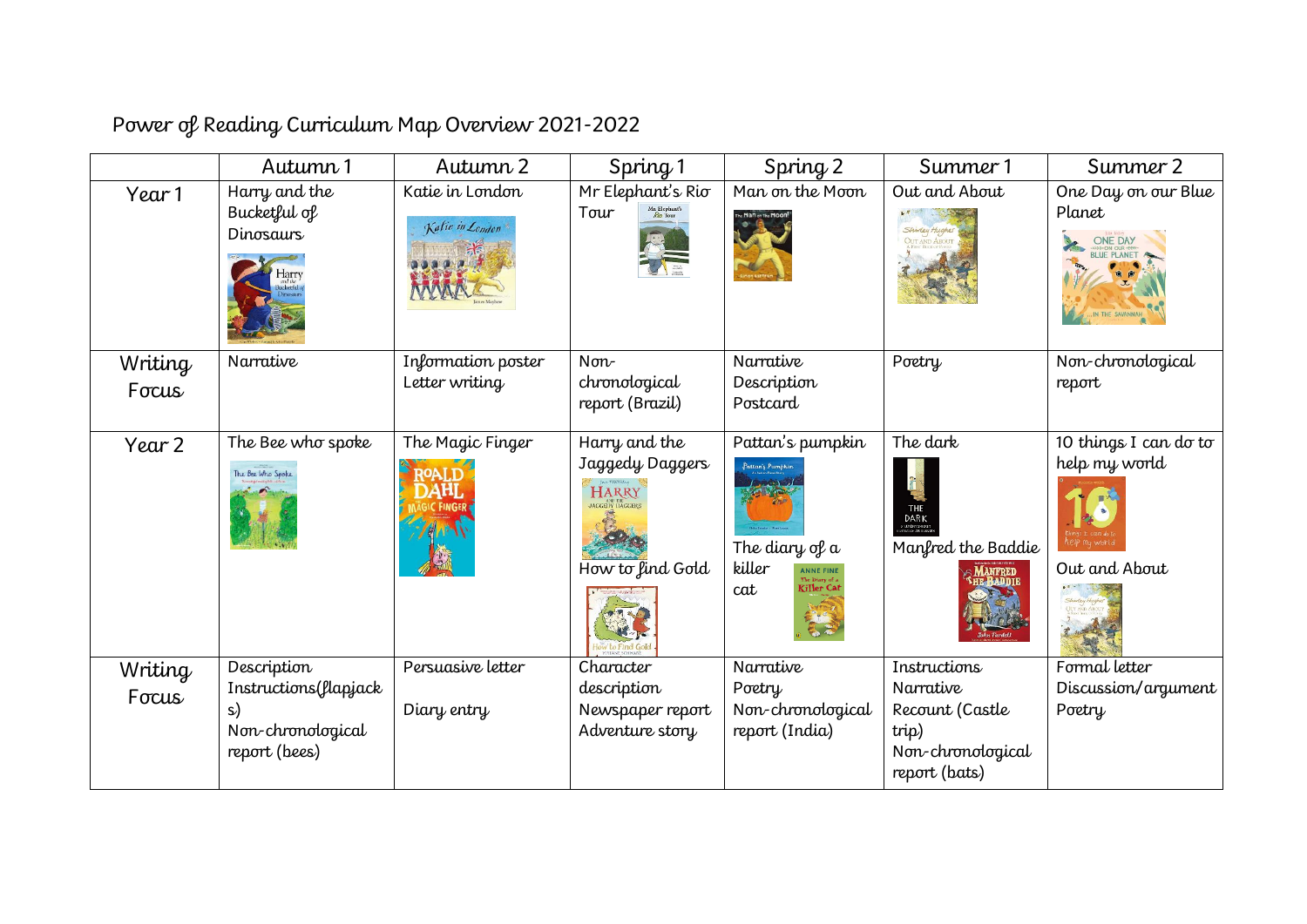| Year <sub>3</sub> | Stone Age Boy<br>STONE AGE<br>协 0.<br>UG: Boy Genius of<br>the Stone<br>Age         | The Iron Man<br>Ted Hughes<br>the ron<br>Wgù | Charlie and the<br>Chocolate Factory<br>ROALD<br>DAHL | The Pebble in my<br>Pocket<br>PEBBLE<br><b>POCKET</b><br>Escape from<br>Pompeii<br>ESCAPE FROM<br>POMPEII | The Boy at the<br>Back of the Class                                                               | Who Let the Gods<br>Out       |
|-------------------|-------------------------------------------------------------------------------------|----------------------------------------------|-------------------------------------------------------|-----------------------------------------------------------------------------------------------------------|---------------------------------------------------------------------------------------------------|-------------------------------|
| Writing<br>Focus  | Newspaper report<br>Adventure Narrative                                             | Instructional writing<br>Biography<br>Poetry | Setting<br>description<br>Narrative<br>Play script    | Letter writing<br>Diary entry<br>Instructions                                                             | Letter writing<br>Explanation text<br>Persuasive writing                                          | Diary entry<br>Narrative      |
| Year 4            | The Legend of<br>Romulus and<br>Remus<br>What the Romans<br>have done for us        | Demon Dentist<br>David Walliams              | The Lost Happy<br>Endings                             | Leon and the place<br><i>between</i>                                                                      | The Great Kapok<br>Tree<br>THE GREAT<br>KAPOK TREE<br>Native American<br>Animal Creation<br>myths | Arthur and<br>the Golden Rope |
| Writing<br>Focus  | Play script<br>Non-chronological<br>report (Romans)<br>Instructions (Roman<br>Soup) | Fact file<br>Narrative                       | Newspaper Report<br>Description                       | Letter Writing<br>Diary entry                                                                             | Balanced<br>Argument/debate<br>Myth                                                               | Leaflet<br>Advertisement      |